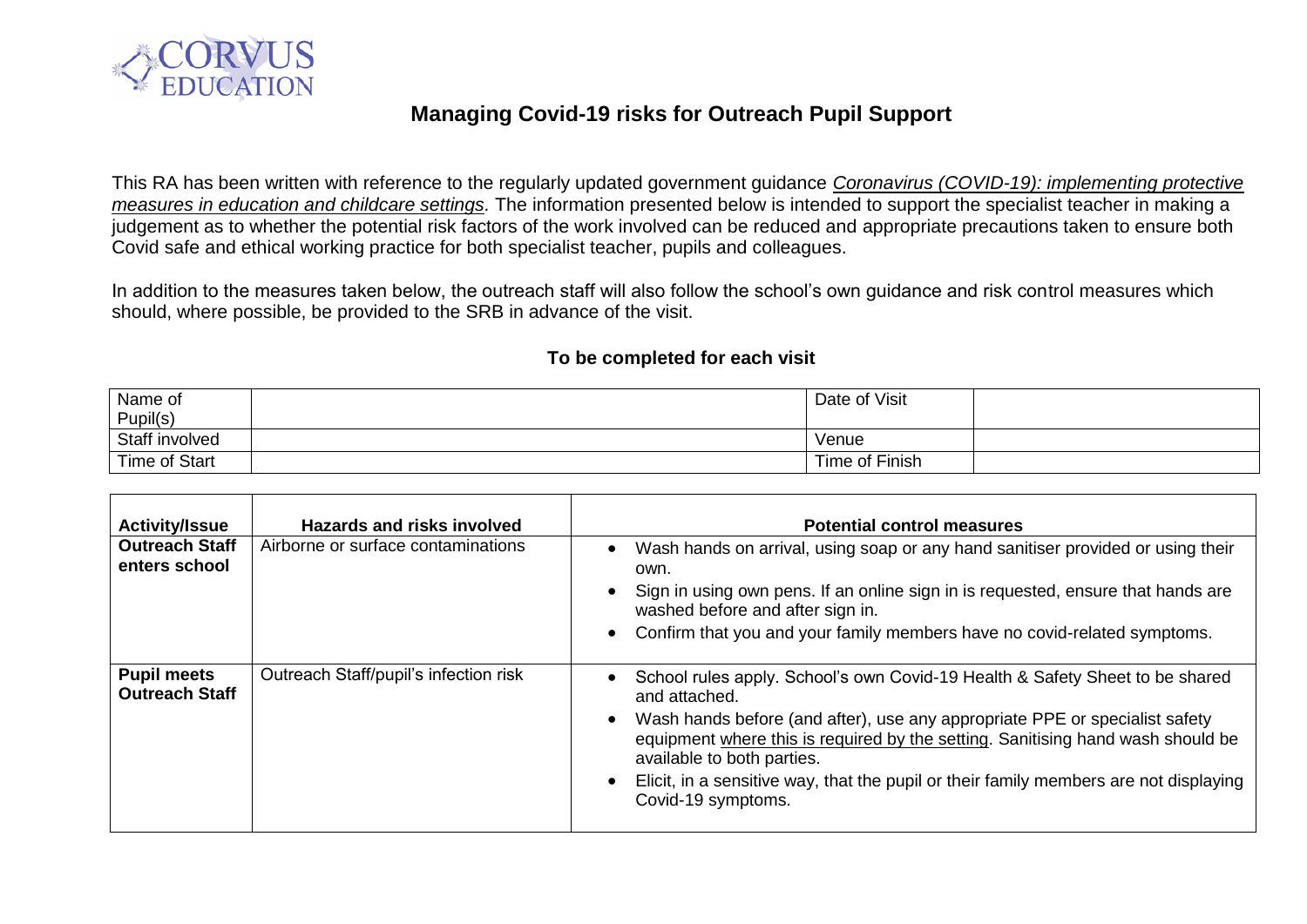| <b>Observation of</b><br>pupil in<br>classroom<br>setting                                            | Outreach Staff / pupils' infection risk                                                                                                                                                                                                                      | When observing follow social distancing guidelines and ensure they can be met<br>$\bullet$<br>without compromising normal classroom movement, fire doors or exits.<br>Comply with school rules regarding PPE or specialist safety equipment.<br>Disposable gloves should be worn to look through pupils' books. Gloves should<br>then be placed in a suitable bag to be taken away for disposal.                                                                                                                                                                                                                                                                                       |
|------------------------------------------------------------------------------------------------------|--------------------------------------------------------------------------------------------------------------------------------------------------------------------------------------------------------------------------------------------------------------|----------------------------------------------------------------------------------------------------------------------------------------------------------------------------------------------------------------------------------------------------------------------------------------------------------------------------------------------------------------------------------------------------------------------------------------------------------------------------------------------------------------------------------------------------------------------------------------------------------------------------------------------------------------------------------------|
| <b>Location and</b><br>positioning for<br>one to one<br>meeting with<br>pupil                        | Airborne or surface contaminations                                                                                                                                                                                                                           | Ensure, in advance of the visit, that adequately sized space is available to allow<br>for social distancing.<br>All windows and doors to be open where possible (pupils may need a coat).<br>Allow 15 minutes before pupil's arrival for appropriate set up, and 15 minutes<br>between pupils) for cleaning and aeration.<br>Signs up to ensure quiet and lack of interruption. Fire doors/exits should not be<br>$\bullet$<br>compromised.<br>Consider seating arrangements carefully to reduce the potential effects of<br>airborne contamination. It may be better to sit either offset or alongside (at 2m<br>distance) rather than opposite or at a more typical 90-degree angle. |
| <b>Location and</b><br>positioning for<br>one to one<br>meeting with<br>staff member<br>(e.g. SENCo) | Airborne or surface contaminations                                                                                                                                                                                                                           | Where possible, arrange for any discussions to be conducted via a telephone/<br>online meeting in advance of or following the meeting with the pupil.<br>Where a meeting needs to take place, ensure adequately sized space to allow<br>$\bullet$<br>for social distancing.<br>All windows and doors to be open where possible.<br>Signs up to ensure quiet and lack of interruption. Fire doors/exits should not be<br>compromised.<br>Consider seating arrangements carefully to reduce the potential effects of<br>airborne contamination.                                                                                                                                          |
| Working<br>outside<br><b>Breaks and</b>                                                              | Working outside might appear to be a<br>simple solution to reduce the risk of<br>transmission. However, the following<br>challenges should be carefully<br>considered:<br>Safeguarding issues.<br>The effects of weather on the integrity<br>of the session. | Schools are likely to require all staff to be working with pupils within view to<br>$\bullet$<br>comply with safeguarding guidelines. Pupils will expect and require a level of<br>privacy to ensure they feel comfortable to undertake the session. Outreach Staff<br>will need to consider whether the school site provides an appropriate outside<br>setting that both complies with safeguarding and privacy.<br>Bring clipboard to secure any paper based resources.<br>Consider the time available before any staggered breaks/lunches.<br>Check and comply with all school cleaning requirements.<br>$\bullet$                                                                  |
| use of school<br>facilities                                                                          | Outreach Staff may need to drink, eat<br>and use facilities.                                                                                                                                                                                                 | Bring own drink, food and mug, providing this in line with school guidelines, and<br>$\bullet$<br>take them home for washing.                                                                                                                                                                                                                                                                                                                                                                                                                                                                                                                                                          |